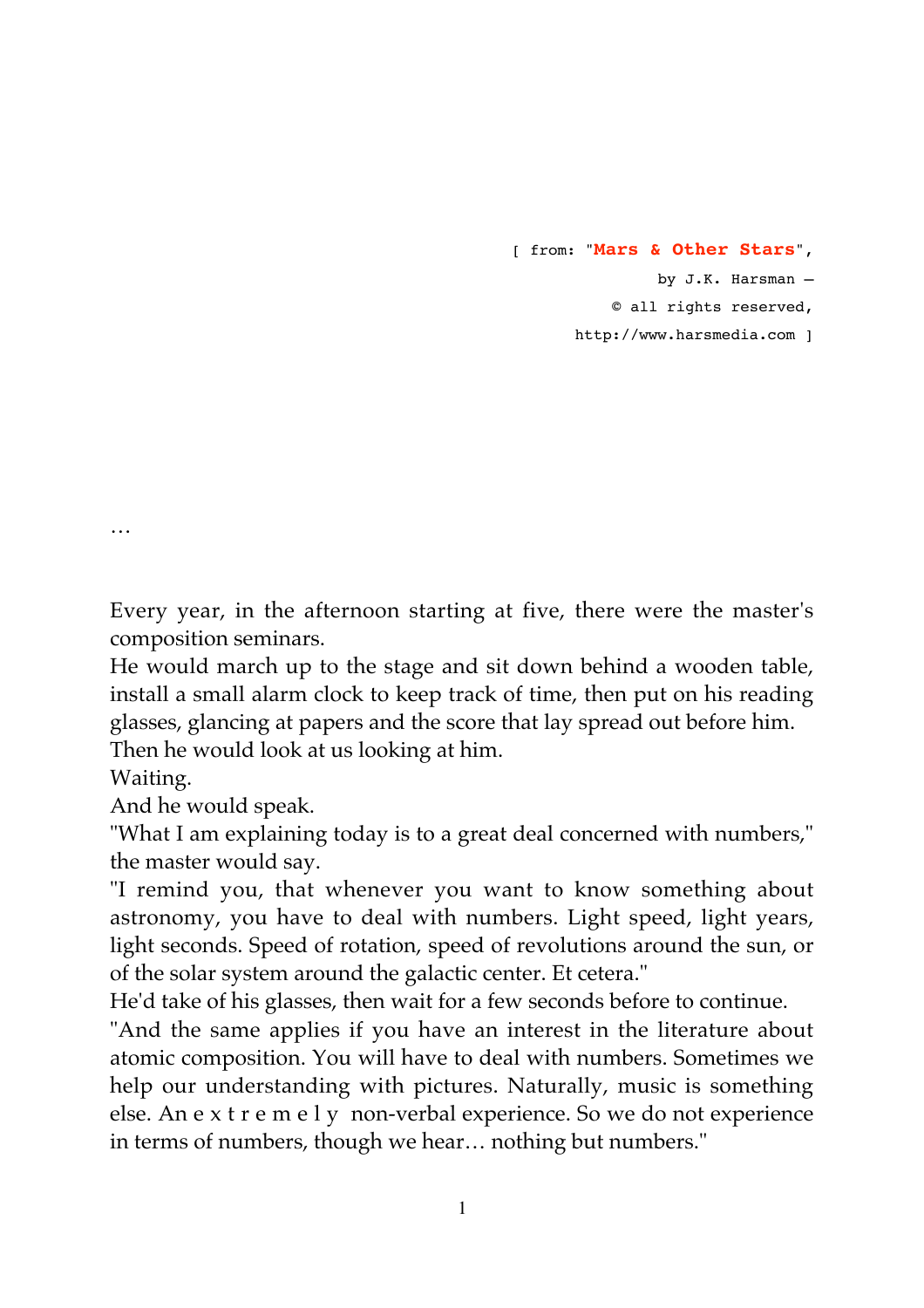He paused again, for his words to settle down.

"But when we have a musical experience the numbers are transformed by our psyche, the way we are, into something else, into a very complex … sensation. Nevertheless, I'm obliged to speak about numbers…"

Well, yeah, so what's new, I thought.

It had been like this year after year.

Pretty senseless, really. Pretty dull.

Day after day, for hours on a stretch, he would be rattling on, the master, he would.

About how this piece or that had evolved out of the superformula for Light.

He would go through the pitches, he would go through the tempi, go through the timbres.

Every now and then would he would lose himself midway some addition or multiplication, and sometimes things just simply did not seem to fit in. Because, surely, there were always exceptions.

Yeah, thank god for exceptions.

"Of course!" the master would say, after many seconds of tensed silence. "This is very interesting! Have a look at page nine. Yes … there … well … sometimes, somewhere in a piece … I just open up the window …"

Some would start giggling, but then soon we all would listen, and, yeah, it would be wonderful, a real thrill.

But what could all of these numbers possibly teach us?

The master's numbers, yeah *any* bloody composer's numbers, they just come with the sounds.

When they don't, there's no music.

They're like my words used to be.

Yeah, words are sort of like numbers.

Without them we're lost.

Drifting.

I'm sure the master has a profound horror of chaos, sounds without numbers.

His worst nightmare, it must be.

Maybe in the course of the years I have learned to fear it less.

Maybe.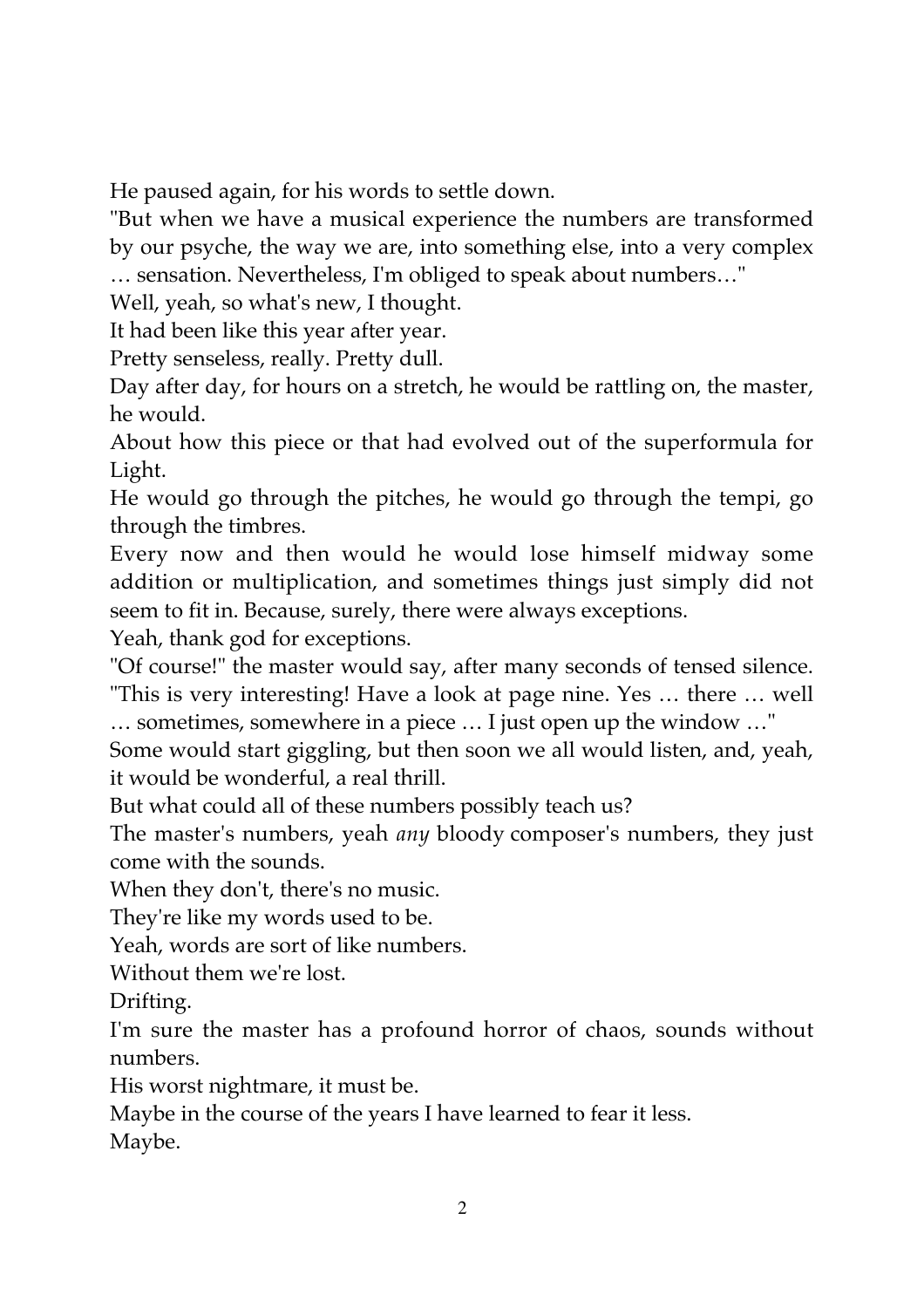Or maybe not.

But then, well, numbers and words in the end do not explain, do they? At best they may tame.

But he talked to us, endlessly, he did.

How he derived all of each and everyone of Light's bits and pieces - with due exceptions - by scribbling and calculating for many years, from his … superformula.

It was all in there already, is how he'd like to put it, and all that comes after: mere evolution.

Lawlike, pretty much unavoidable.

Well, yeah.

Of course not.

And then I never really have been able to understand where it is that the superformula came from.

Light's big bang.

Pretty close, that one, as an image.

If Light's the master's universe, the superformula is its big bang.

One can calculate and deduce pretty much all that comes after - one only needs to find the rules.

But surely, that's not much of a mystery either.

They're the master's rules. It's his universe. He does not need to find them, it simply suffices to state them.

But whence came the bang?

For all of its magic, for all of the music, his is in fact a pretty conventional idea of creation and art.

Natura artis magistra.

Nothing more. Nor less.

Ancient as the sun, that is.

During one of these sessions I was sitting in the back of the gymnasium, next to the professor, who had been nodding approvingly for most of the time.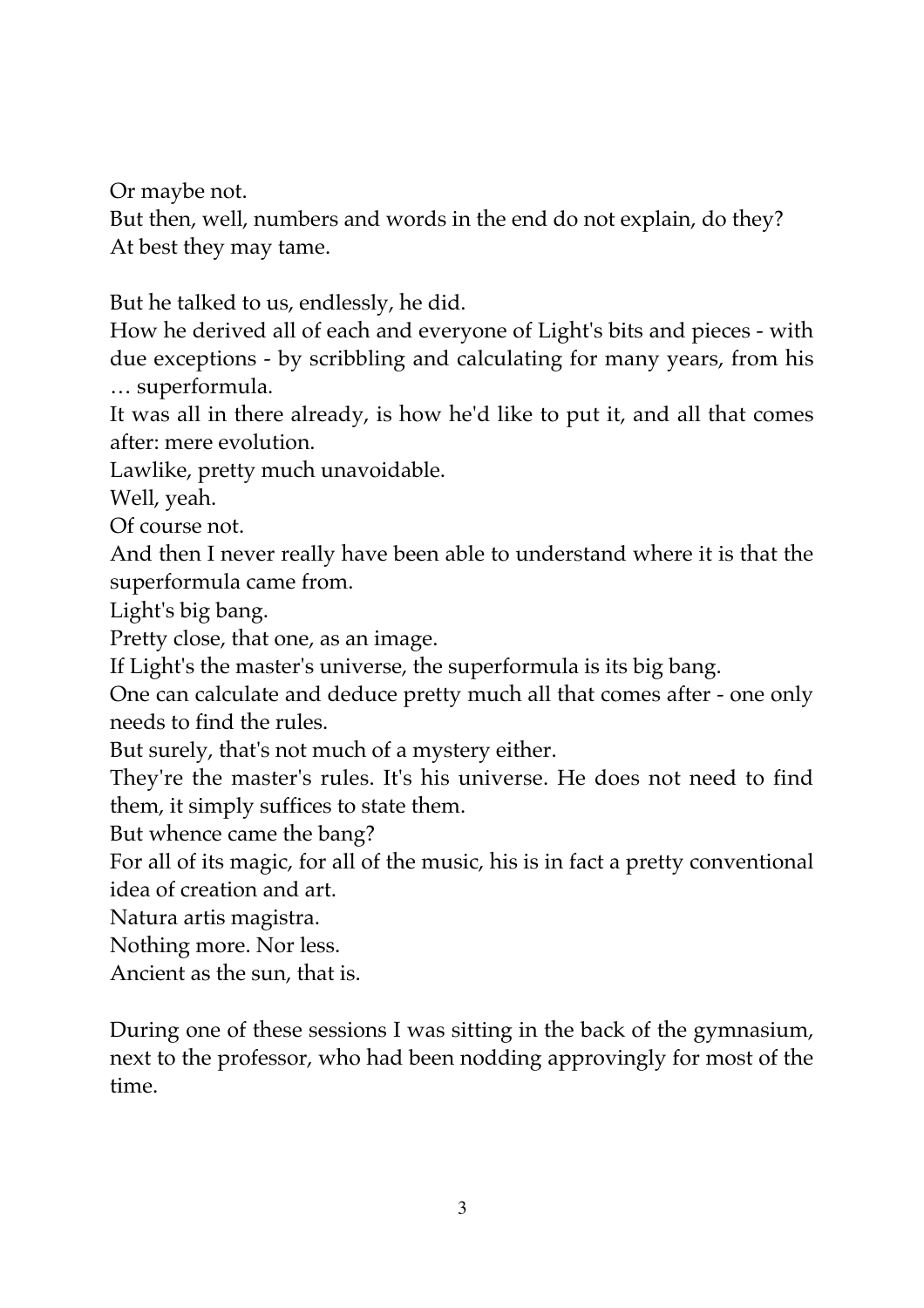Then, it was towards the end, he suddenly grabbed his crutches, with some effort managed to lift himself up from his chair, and with that deep resounding voice of his asked:

"As of course you will know, we have had the progress from composing with tonal themes, then with series, with formulas, and now with serial formulas. Is the next step … will that be composing with eigenterms … or something like that?"

The master looked disturbed.

"What? What is that?" he said.

"Eigenterms," the professor tried again. "You know, … very complex…" The master looked perplexed, then shrugged his shoulder.

"Sorry, but how could I … I don't know. I haven't got the slightest idea."

While the professor, chuckling all over after this little surprise intervention, struggled down back onto his seat, the master continued his own train of thoughts.

"I have mentioned this already many times," he said, "that, …, that the process to transform imagination into realisation is incredibly slow. Because humanity in general is slow in development. In particular what concerns the technical media for the arts. Now they go to Mars. And they will pay for that a fortune. A fortune that mankind basically can not afford. Yet they will do it. But not for the music."

Again he looked into the audience. Indignant.

"Because mankind has not yet understood that by experiencing in the most abstract way, through music, through sound waves and the way sound waves are arithmitized and organized in all parameters, the spirit of the beings …"

Here he paused for a few seconds.

"… I say the beings … who expose themselves to such compositions, and who listen to them a lot, again and again, many, many times… those spirits naturally will be transformed. They will change, they'll be transformed by what they hear. That takes several generations, but there's no other way. For, the most inventive music, the most esthetically balanced music, can become … moral. Or can provide morals for training the minds and training the souls of people. And such people then certainly will be able to relate much better the construction of our